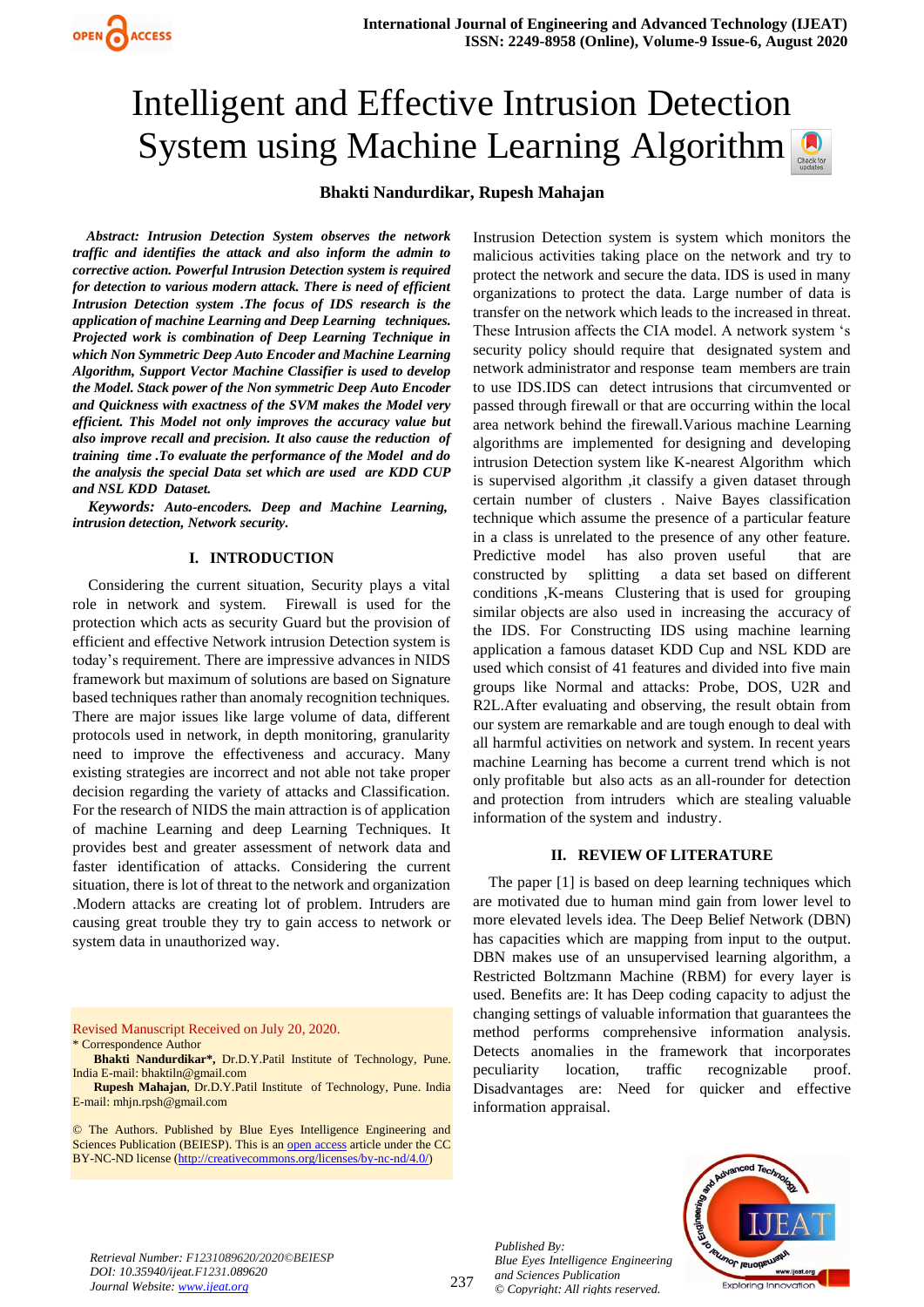In [2] paper, A Restricted Boltzmann Machine (RBM) and a deep belief network are executed for anomaly detection. This strategy utilizes a one-concealed layer RBM to do unaided component decrease. The resultant loads from this RBM are surpassed to some other RBM delivering a profound conviction organize.

The pre-prepared loads are given into an outstanding tuning layer comprising of a Logistic Regression (LR) classifier with multi-class delicate max. This techniques achieves 97.9% exactness and delivers a low bogus negative pace of 2.47%.The strategy must improve the element decrease process in the profound learning system and for betterment of dataset. . The paper [3] proposes a deep learning based methodology for developing good NIDS. NIDS based on sparse auto encoder and soft-max regression was resolved. ,A deep learning based procedure Self-showed Learning (STL) and NSL-KDD dataset for organize interruption are used. Benefits are: STL obtain a characterization precision rate over 98% for a wide range of order. Weaknesses are: Need to execute a continuous NIDS for real systems utilizing profound learning strategy.

In [4] paper For huge network system data, pick Multi-center CPU's to assess the presentation of DNN based IDS is used. The parallel processing abilities of the neural system make the Deep Neural Network (DNN) to viably glance through the system traffic with a quickened presentation. Advantages are: The DNN based IDS is dependable and effective in interruption discovery

For recognizing the particular assault classes with required number of tests. Disadvantages are: Need to improve the discovery exact nesses of DNN based IDS.

In [5] Replicator Neural Networks (RNNs) Model for creating anomaly identification is proposed for discovering large network –wide attack. This methodology is unaided and do not need named information It also perfectly detects large network attack without insolent that the training data. Advantages are: The proposed procedure can effectively find all noticeable DoS attacks and SYN Port sweeps infused. Weakness are: Need to improve strategy by utilizing stacked auto encoder deep learning methods

In [6] paper. In SDN domain environment a deep Learning approach for anomaly identification is used. Advantages are: It finds an ideal hyper- parameter for DNN and affirms the location rate and bogus caution rate. The model gets the exhibition with precision of 75.75% which is very moderate from simply utilizing six basic system highlights. Improvement required is operating in real SDN environment. The paper [7]. The RNN model fundamentally has a stream of information in single direction. from the info units to the shrouded units, and the amalgamation of the single direction information stream from the past fleeting camouflage unit to the present planning concealing unit and it is used for intrusion detection. Advantages are: It has a solid intrusion recognition capacity. It has higher precision than the other AI techniques. Disadvantages are: Training time required for dataset is quite long. Applying all the 41 features in the NSL-KDD dataset to assess the noisy examples may prompts tedious and it likewise diminish execution debasement of the framework.

[8]. CFS Subset is used to diminish the dimensionality of the dataset.: The Random Forest calculation shows the most elevated exactness contrasted and remaining calculations by considering with and without highlight decrease. Arbitrary Forest is fast for grouping. Detriments are: Need to improve the Random Forest calculation requires to be more efficient to construct a proficient intrusion framework.



The paper[9] For feature extraction and classification a deep Learning algorithm (SDA) ie stacked denoising Autoencoder is used. This SdA model identify global and invariant features in the sensor signals for fault monitoring .It is robust against measurement noise. This multilayered architecture is capable of learning global features from complex input data, such as multivariate time-series datasets and high-resolution images. Merits are: The SdA model proposes effectively learn normal and fault-related features from sensor signals without preprocessing. Disadvantages are: Need to investigate a trained SdA to identify the process parameters that most significantly impact the classification results.

In [10]paper, For securing objective frameworks and systems against malicious activities anomaly-based network intrusion recognition plays vital role. The primary A-NIDS innovations, together with their general operational design, and gives a characterization to them as indicated by the kind of handling identified with the "conduct" model for the objective framework. Statistical, knowledge and machine learning-based techniques are three types of detection Advantages are: A strong global search method is the positive point. Demerits are: Requirement of large resources.

## **III. PROPOSED METHODOLOGY**

In this paper we have proposed the model which is very smart and is able to identify large range of network traffic. We have develop this Model by using deep Learning algorithm and Machine Learning Algorithm. In Deep Learning Algorithm we have used Non symmetric Deep Auto Encoder which has multiple hidden Layer. It is used as Feature Extractor. It can contain large huge dimensional Inputs.

*Published By: Blue Eyes Intelligence Engineering and Sciences Publication © Copyright: All rights reserved.*



*Retrieval Number: F1231089620/2020©BEIESP DOI: 10.35940/ijeat.F1231.089620 Journal Website: [www.ijeat.org](http://www.ijeat.org/)*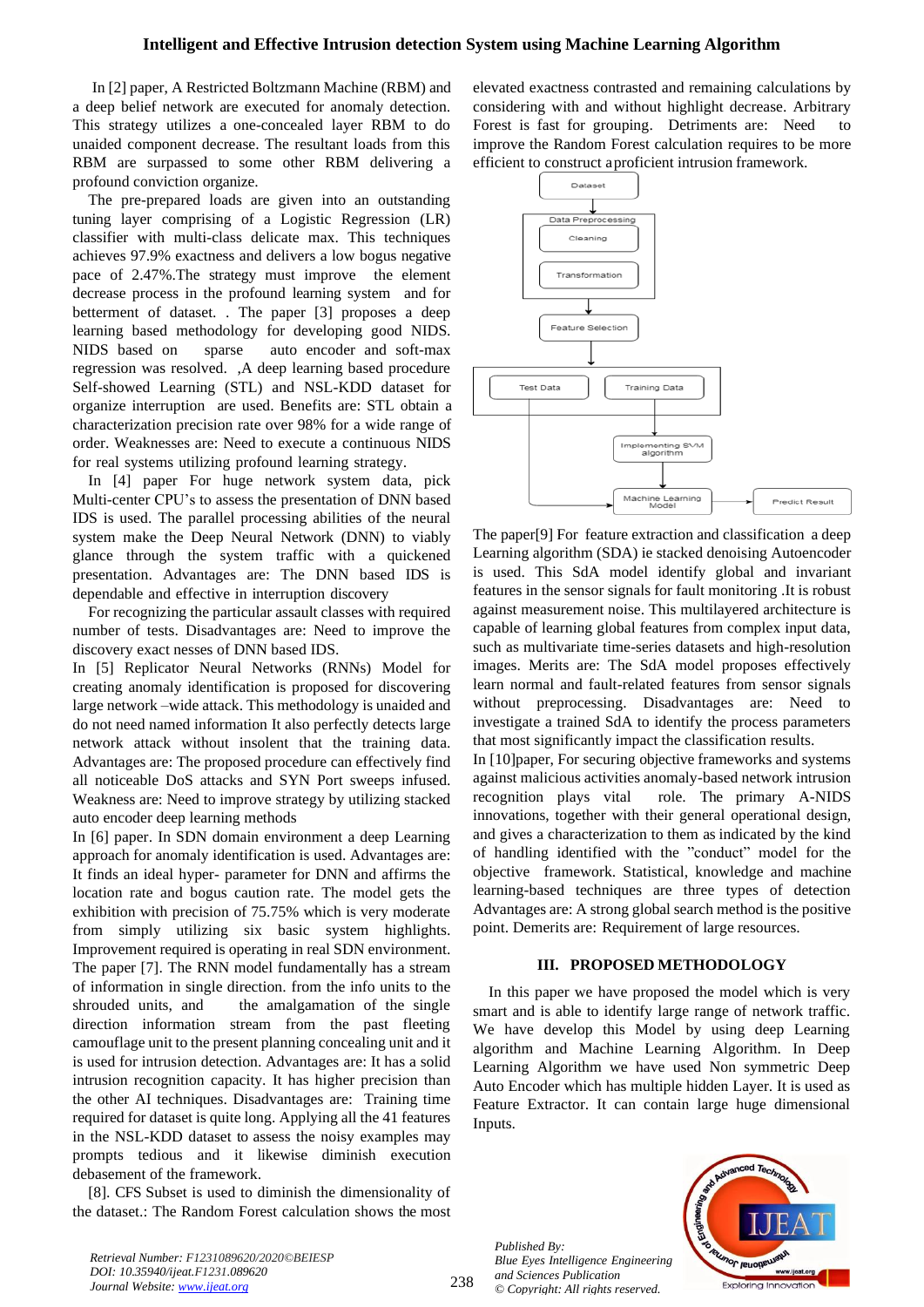

It provides layer wise unsupervised representation which allows us to show complex relationships between Different features .It has feature extraction capabilities and help the model in prioritizing the most descriptive Feature. In Machine Learning we have used SVM algorithm as classifier. It accuracy and speed is used to build the Model.

Network Intrusion Detection System develop using combining stacked NDAEs and SVM classification algorithm increases the strength and reduces the analytical overhead and reduces the training time.

#### **A. Architecture**

In Data Processing cleaning and Transformation takes place then Feature selection further testing and Training of Data then implementing SVM which shows result.

## *Mathematical Model*

## 1. **PREPROCESSING:**

In this step, training data source (T) is normalized to be equipped for processing by using following steps:

 $T_{norm} = \left\{ \frac{T - \mu T}{T}, \sigma_{T} \right\}$  0*and*  $T - \mu_{T}, \sigma_{T} = 0$  (1) Where,

$$
T = \{x_{i,j} | i = 1, 2, ..., m \text{ and } j = 1, 2, 3, ..., n\}
$$
  
\n
$$
\mu_T = \{\mu_j | j = 1, 2, 3, ..., n\}
$$
  
\n
$$
\sigma_T = \{\sigma_j | j = 1, 2, 3, ..., n\}
$$

*T* is *m* samples with *n* column attributes;  $x_{ij}$  is the *j*th column attribute in *i*th sample,  $T$  and  $T$  are 1 *n* matrix which are the training data mean and standard deviation respectively for each of the n attributes. Test dataset (*TS*) which is used to measure detection accuracy is normalized

using the same  $T$  and  $T$  as follows:

$$
TS_{norm} = \frac{\sigma T}{T} (x) / \sigma_T
$$
,  $\sigma_T f = 0$  and  $TS - \mu_T$ ,  $\sigma_T = 0$  (2)

#### **2. FEATURE SELECTION**:

Non Symmetric Deep Auto Encoder, which is Deep Learning Algorithm consist of large hidden layers and takes input vector  $x \in \mathbb{R}^d$  and step-by-step maps it to the latent representations  $h_i \in \mathbb{R}^d$  (here *d* represents the dimension of the vector) using a deterministic function shown in (3) below:

 $h_i = \sigma(W_i, h_{i-1} + b_i); i = 1, n$ , (3)

Here,  $h_0 = x$ ,  $\sigma$  is an activation function (in this work use sigmoid function  $\sigma(t) = 1/(1 + e^{-t})$  and *n* is the number of hidden layers., The proposed NDAE does not contain Decoder and its output vector is calculated by a similar formula to (4) as the latent representation.

$$
y = \sigma(W_{n+1}.h_n + b_{n+1}) \tag{4}
$$

The estimator of the model  $\theta = (W_i, b_i)$  can be obtained by minimizing the square reconstruction error over m training samples  $(x^{(i)}, y^{(i)})^m$ , as shown in (5)<br> $E(\theta) = {m_{(x^{(i)}, y^{(i)})^2}}$ 

$$
E(\theta) = \frac{2m(x^{(i)}, y^{(i)})^2}{5}
$$

#### **IV. ALGORITHM**

#### **Support Vector Machine**:

Machine Learning is classified into supervised and unsupervised Learning algorithm. One of the crucial algorithm is Support Vector Machine. which is supervised Algorithm. The SVM is used to solve classification problems and it generate hyperplane in repetitive manner to reduce the error. It also divide the datasets .It represents the different class in hyperplane in multidimensional space.

*Retrieval Number: F1231089620/2020©BEIESP DOI: 10.35940/ijeat.F1231.089620 Journal Website: [www.ijeat.org](http://www.ijeat.org/)*

**Steps:**

Step 1: Read the test features and trained features.

Step 2: Check the all test features of dataset and also get all train features.

Step 3: Consider the kernel.

Step 4: Train the SVM using both features and show the output.

Step 5: Classify an observation using a Trained SVM Classifier.

#### **V. RESULTS AND DISCUSSION**

The experimental result evaluation, we have notation as follows:

– True positive (TP): Attack data (Intrusion) is correctly identify as an attack.

-False positive (FP): Normal data or behavior that is incorrectly classified as attack by the IDS.

-True Negative (TN): Normal or non-intrusive behavior that is rightly identify as normal by the IDS.

incorrectly classified as normal. -False Negative (FN): Intrusions (attack data) that are

On the basis of this parameter, we can calculate four measurements

 $Accuracy = TP + TN/TP + FP + TN + FN$ 

 $Precision = TP/ TP + FP$ 

Recall= TP/TP+FN

∗ F1-Measure = 2\*(Precision\*Recall)//Precision+ Recall.



Normal **E Flooding** TDMA **E Blackhole E Grayhole Fig. 2. Performance analysis graph to count the attacks**



**Fig 3. Improved Accuracy, precision, Recall.**

*Published By: Blue Eyes Intelligence Engineering and Sciences Publication © Copyright: All rights reserved.*